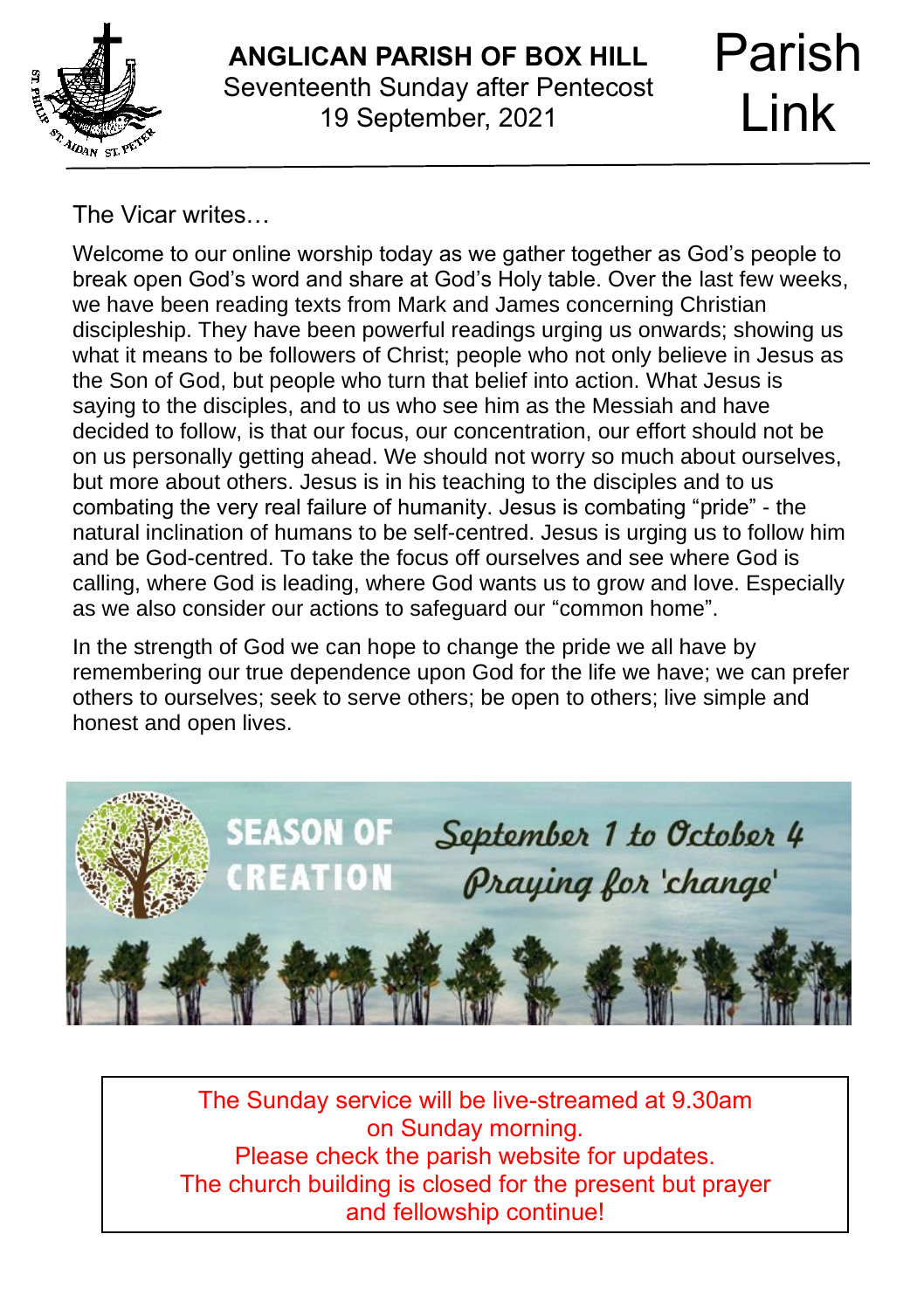Sentence: Whoever wants to be first must be last of all and servant of all. Mark 9.35

## Prayer of the Day

God and Father of all, you have taught us through your Son that the last shall be first, and have made a little child the measure of your kingdom: give us the wisdom from above, so that we may understand that in your sight the one who serves is the greatest of all. We ask this through our Lord Jesus Christ, who lives and reigns with you in the unity of the Holy Spirit, one God, for ever and ever. Amen.

#### First Reading: Proverbs 31.10-31

**<sup>10</sup>** A capable wife who can find? She is far more precious than jewels. **<sup>11</sup>** The heart of her husband trusts in her, and he will have no lack of gain. **<sup>12</sup>** She does him good, and not harm, all the days of her life. **<sup>13</sup>** She seeks wool and flax, and works with willing hands. <sup>14</sup> She is like the ships of the merchant, she brings her food from far away. **<sup>15</sup>** She rises while it is still night and provides food for her household and tasks for her servant-girls. **<sup>16</sup>** She considers a field and buys it; with the fruit of her hands she plants a vineyard. **<sup>17</sup>** She girds herself with strength, and makes her arms strong. **<sup>18</sup>** She perceives that her merchandise is profitable. Her lamp does not go out at night. **<sup>19</sup>** She puts her hands to the distaff, and her hands hold the spindle. **<sup>20</sup>** She opens her hand to the poor, and reaches out her hands to the needy.**<sup>21</sup>** She is not afraid for her household when it snows, for all her household are clothed in crimson. **<sup>22</sup>** She makes herself coverings; her clothing is fine linen and purple. **<sup>23</sup>** Her husband is known in the city gates, taking his seat among the elders of the land.**<sup>24</sup>** She makes linen garments and sells them; she supplies the merchant with sashes.**<sup>25</sup>** Strength and dignity are her clothing, and she laughs at the time to come. **<sup>26</sup>** She opens her mouth with wisdom, and the teaching of kindness is on her tongue.**<sup>27</sup>** She looks well to the ways of her household, and does not eat the bread of idleness.**<sup>28</sup>** Her children rise up and call her happy; her husband too, and he praises her: **<sup>29</sup>** 'Many women have done excellently, but you surpass them all.' **<sup>30</sup>** Charm is deceitful, and beauty is vain, but a woman who fears the Lord is to be praised. **<sup>31</sup>** Give her a share in the fruit of her hands, and let her works praise her in the city gates.

## For the word of the Lord, **thanks be to God**

Psalm: 1

- **<sup>1</sup>** Blessed are they who have not walked in the counsel of the ungodly: **nor followed the way of sinners, nor taken their seat amongst the scornful.**
- **<sup>2</sup>** But their delight is in the law of the Lord:  **and on that law will they ponder day and night.**
- **<sup>3</sup>** They are like trees planted beside streams of water:  **that yield their fruit in due season.**
- **<sup>4</sup>** Their leaves also shall not wither:  **and look, whatever they do, it shall prosper.**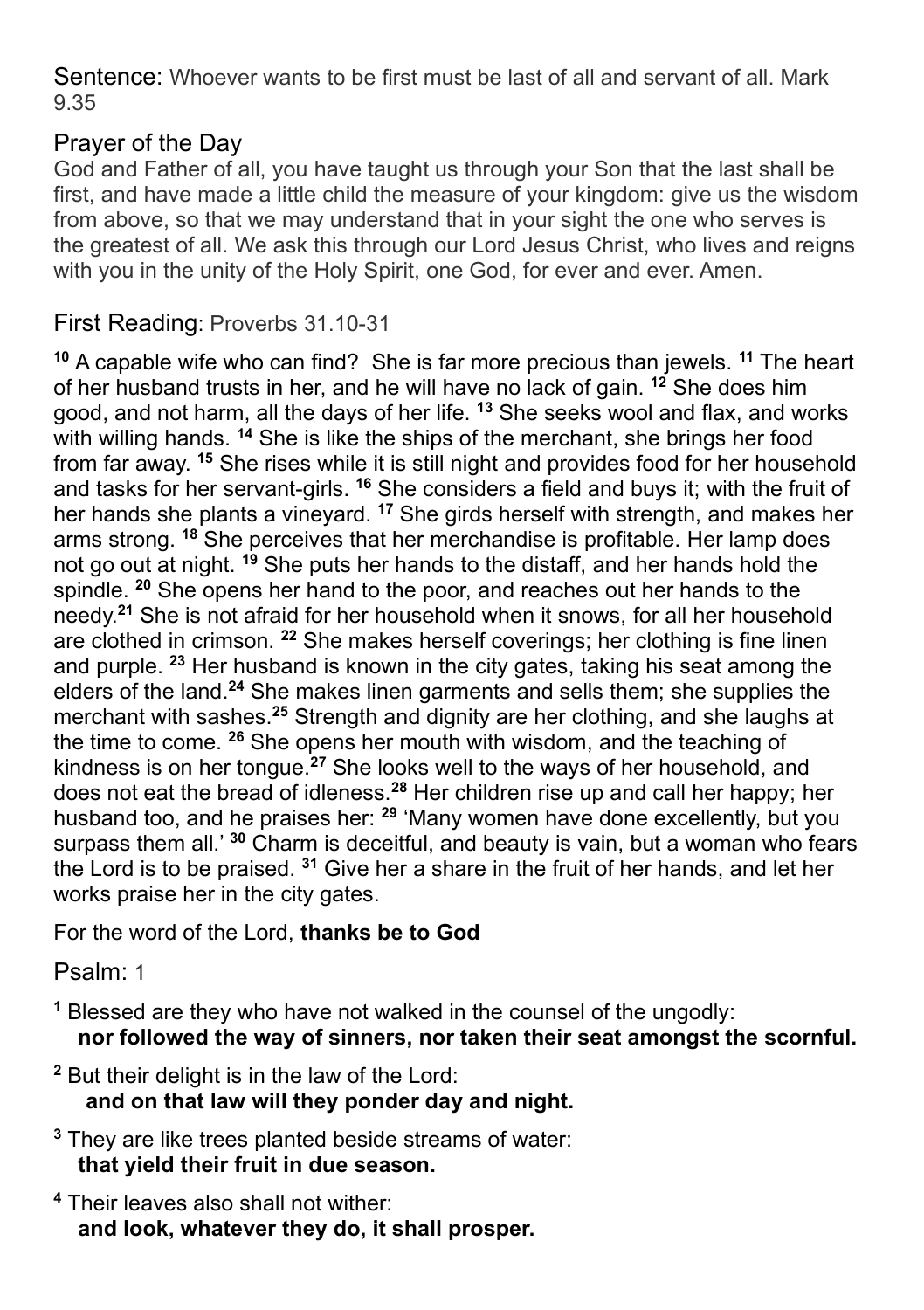- **<sup>5</sup>** As for the ungodly, it is not so with them: **they are like the chaff which the wind scatters.**
- **<sup>6</sup>** Therefore the ungodly shall not stand up at the judgement:  **nor sinners in the congregation of the righteous.**
- **<sup>7</sup>** For the Lord cares for the way of the righteous:  **but the way of the ungodly shall perish.**

## Second Reading: James 3.1-12

**<sup>1</sup>** Not many of you should become teachers, my brothers and sisters, for you know that we who teach will be judged with greater strictness. **<sup>2</sup>** For all of us make many mistakes. Anyone who makes no mistakes in speaking is perfect, able to keep the whole body in check with a bridle. **<sup>3</sup>** If we put bits into the mouths of horses to make them obey us, we guide their whole bodies. **<sup>4</sup>** Or look at ships: though they are so large that it takes strong winds to drive them, yet they are guided by a very small rudder wherever the will of the pilot directs. **<sup>5</sup>** So also the tongue is a small member, yet it boasts of great exploits. How great a forest is set ablaze by a small fire! **<sup>6</sup>** And the tongue is a fire. The tongue is placed among our members as a world of iniquity; it stains the whole body, sets on fire the cycle of nature, and is itself set on fire by hell. **<sup>7</sup>** For every species of beast and bird, of reptile and sea creature, can be tamed and has been tamed by the human species, **<sup>8</sup>** but no one can tame the tongue—a restless evil, full of deadly poison. **<sup>9</sup>** With it we bless the Lord and Father, and with it we curse those who are made in the likeness of God. **<sup>10</sup>** From the same mouth come blessing and cursing. My brothers and sisters, this ought not to be so. **<sup>11</sup>** Does a spring pour forth from the same opening both fresh and brackish water? **<sup>12</sup>** Can a fig tree, my brothers and sisters, yield olives, or a grapevine figs? No more can salt water yield fresh.

For the word of the Lord, **thanks be to God**

The Gospel of our Lord Jesus Christ according to Mark, Chapter 9, starting at verse 30

## **Glory to you Lord Jesus Christ**

**<sup>30</sup>** They went on from there and passed through Galilee. He did not want anyone to know it; **<sup>31</sup>** for he was teaching his disciples, saying to them, 'The Son of Man is to be betrayed into human hands, and they will kill him, and three days after being killed, he will rise again.' **<sup>32</sup>** But they did not understand what he was saying and were afraid to ask him. **<sup>33</sup>** Then they came to Capernaum; and when he was in the house he asked them, 'What were you arguing about on the way?' **<sup>34</sup>** But they were silent, for on the way they had argued with one another about who was the greatest. **<sup>35</sup>** He sat down, called the twelve, and said to them, 'Whoever wants to be first must be last of all and servant of all.' **<sup>36</sup>** Then he took a little child and put it among them; and taking it in his arms, he said to them, **<sup>37</sup>** 'Whoever welcomes one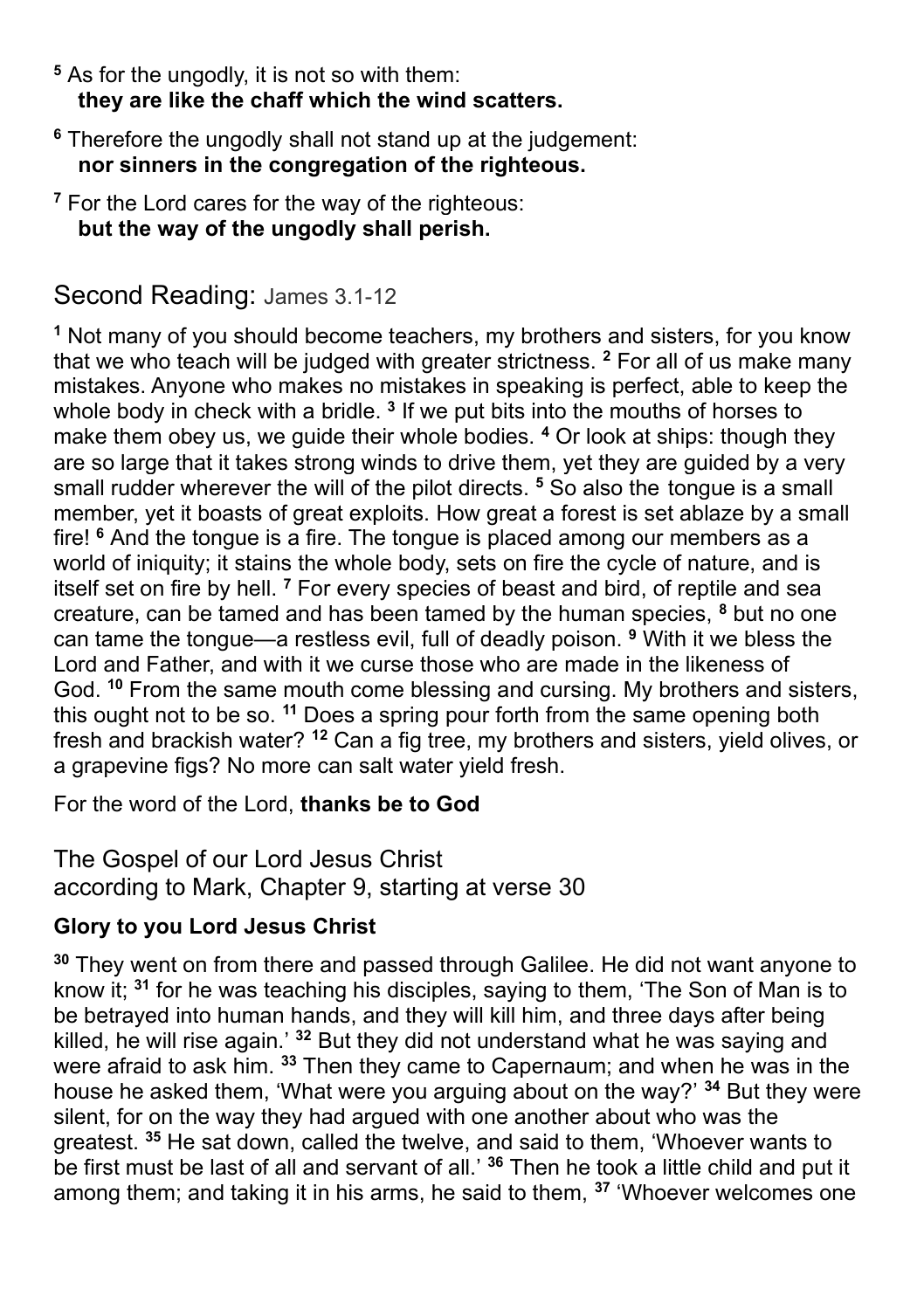such child in my name welcomes me, and whoever welcomes me welcomes not me but the one who sent me.'

For the Gospel of our Lord, **praise to you Lord Jesus Christ**

#### Years Mind

Madge Jamieson, Orm Johnston, Margaret Hart, Fr Richard Southey, Norman Langley, Nellie Stuckey Langley, and James Toussaint whose anniversaries occur at this time.

#### Prayer Points

*The Church:* The Church of the Province of Uganda (Abp Stephen Kaziimba); The Diocese of Newcastle (Bp Peter Stuart, Asst Bps Charlie Murry, Sonia Roulston, Clergy & People); Defence Force Chaplains; St Paul's Anglican Church Frankston (Claudia Mauracher); St Andrew's Brighton (Pastoral Visit, Bp Paul Barker).

*The Parish:* Pray for our clergy, Fr Shane, Fr Alasdair and Reverend Esther.

*The World*: Pray for increased international understanding and communication.

*The Nation*: Give thanks for volunteers and those who work to benefit others.

#### Prayer of the Week

Loving Father, whose Son Jesus Christ has taught us that what we do for the least of our brothers and sisters we do also for him: give us the will to be the servant of others as he was the servant of all, who gave up his life and died for us, and yet lives and reigns with you and the Holy Spirit, one God, now and for ever. Amen.

#### ABM Pew Reflections

James warns us about how dangerous our tongues are – comparing them to a small fire that brings the whole forest down to ashes. May we always endeavour to use our speech to build others up, not to tear them down. Forgive us for any throwaway comments that cause long-term damage to others. Set a guard, O Lord, on my mouth: and keep the door of my lips. (Ps 141.3) Give thanks for the work and witness of the Church of the Province of Central Africa, especially in Zambia.

## Daily Readings

| Monday    | Ezra 1.1-6               | Ps 126        | Luke 8.16-18  |
|-----------|--------------------------|---------------|---------------|
| Tuesday   | Ezra 6.6-7               | Ps 122        | Luke 8.19-21  |
| Wednesday | Ezra 9.5-9               | Ps 119.97-104 | Luke 9.1-6    |
| Thursday  | Haggai 1.1-8             | Ps 149        | Luke 9.7-9    |
| Friday    | Haggai 1.15b-2.9         | Ps 43         | Luke 9.18-22  |
| Saturday  | Zechariah 2.5-9a, 14-15a | Ps 72.8-14    | Luke 9.43b-45 |

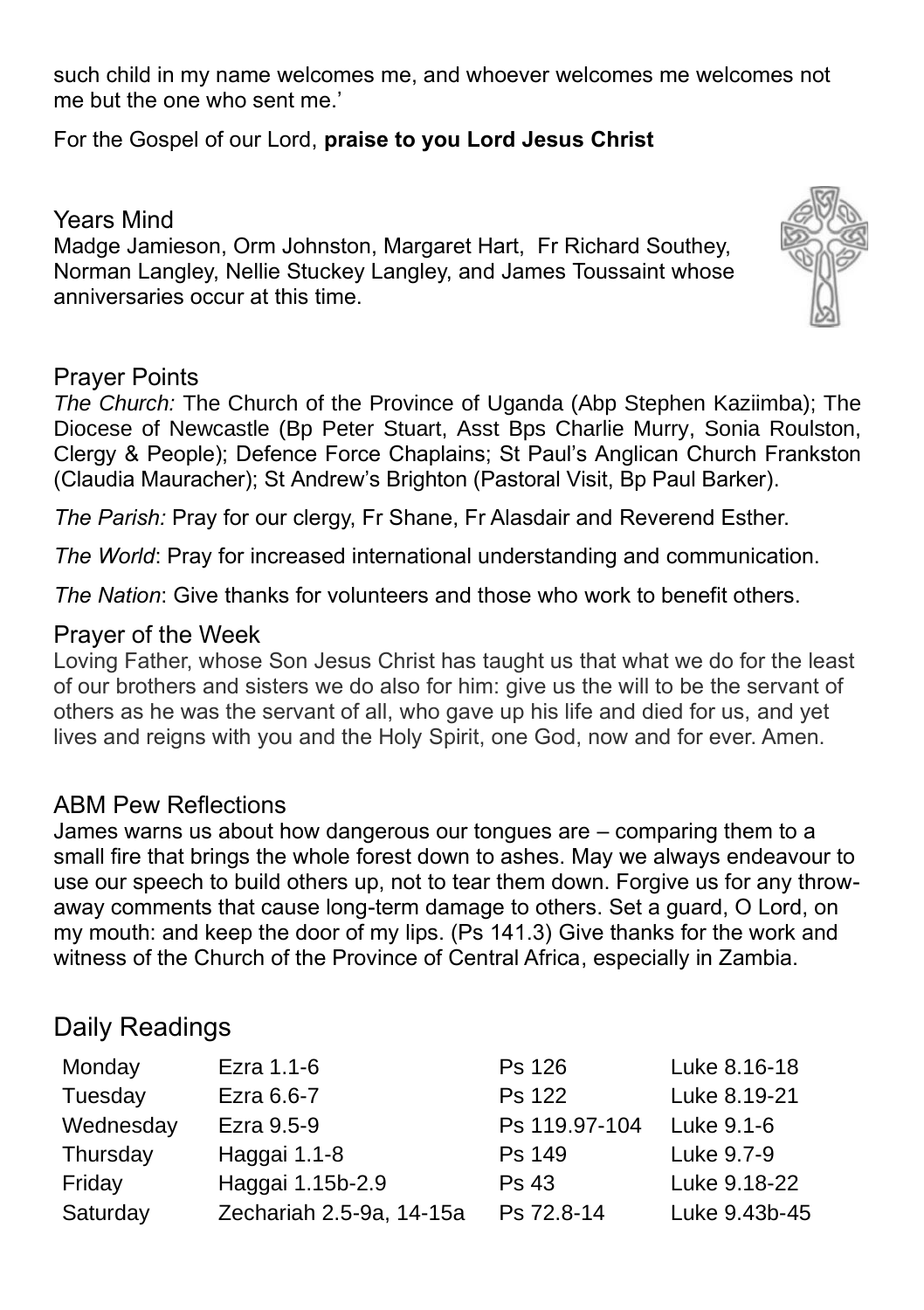

 *If you have anything you would like included in the Parish Link Notices, please let Cecilia know in writing before Thursday at anglicans.boxhill@bigpond.com*

## **FRIENDS OF ANGLICAN MUSIC**

Message from Tim Clark: *It is hoped that we will be able to meet later in the year and, to this end, have made tentative plans to sing Evensong at St John's, East Malvern, on Sunday, 3rd October. If this is able to proceed, the rehearsal will be at 3:45pm, followed by Evensong at 6:00pm, with cheese and wine after the Service*. *You will be advised of more details closer to the date.*

## **FOOD COLLECTION**

Father Alasdair is now collecting food to be delivered to needy international students at Deakin Uni. Please bring food to the Undercroft on Saturday mornings between 10.00 and 11.00am. Suggestions include rice, spices, tinned fish, longlife milk, toiletries, cooking oil. Contact Father Alasdair for more information: 0438 323 059.



## **SHOEBOX COLLECTION Samaritan's Purse**

Only three weeks to go!

Please bring your **completed boxes to the Undercroft** on Saturday mornings between 10.00am and 11.00am. If you are unable to get there, please contact Jan who will pick them up from you. Phone Jan: 0425757778. Shoebox Sunday will go ahead online on October 10.

## **SING A NEW SONG**

*A workshop for clergy, choir leaders, choir members and anyone interested in extending their knowledge of church music in local parishes and communities.* **Conducted by Stuart Connew**

Organist and Director of Music at the Anglican Parish of the Parks, St Silas and St Anselm, Albert Park (Melbourne)

**Saturday, 9 October 2021,** 10:30am to 2.30pm

**St Paul's Anglican Cathedral, Sale** 149 Cunningham Street

**BYO lunch Cost**: cash only \$20, \$15 concession Bookings/Inquiries to Susanna 0418 637 469

or email: [susannapain63@gmail.com](mailto:susannapain63@gmail.com)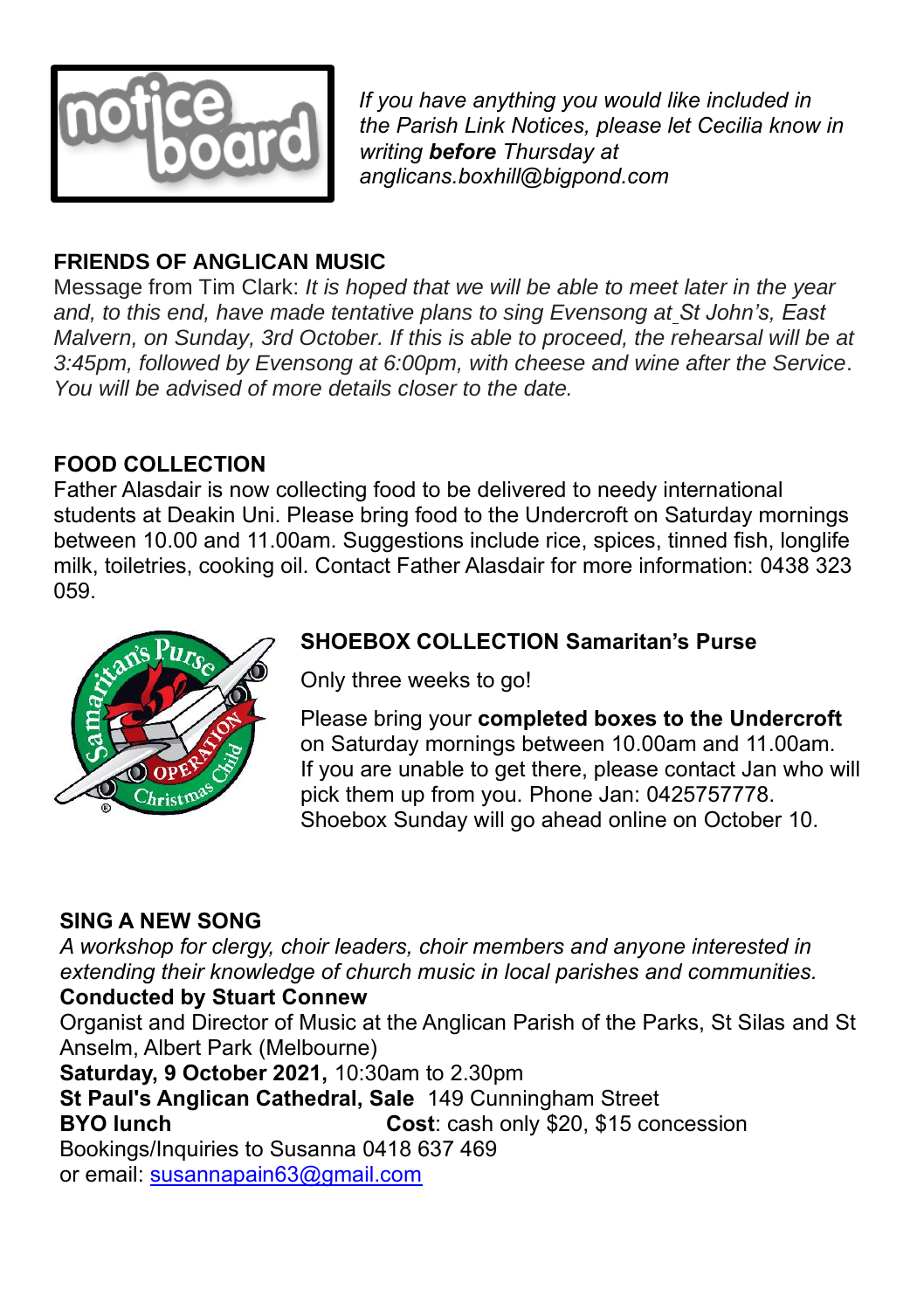# **TO MAKE YOU SMILE…**

A grandma in America was showing the grandchildren an illustration of a Pilgrim Family on a Thanksgiving Day card that she had received. "The Pilgrim children enjoyed going to church with their mothers and fathers and praying to God," she said. One of the grandsons looked at her doubtfully and asked, "Then why is their father carrying that gun?"



CartoonChurch.com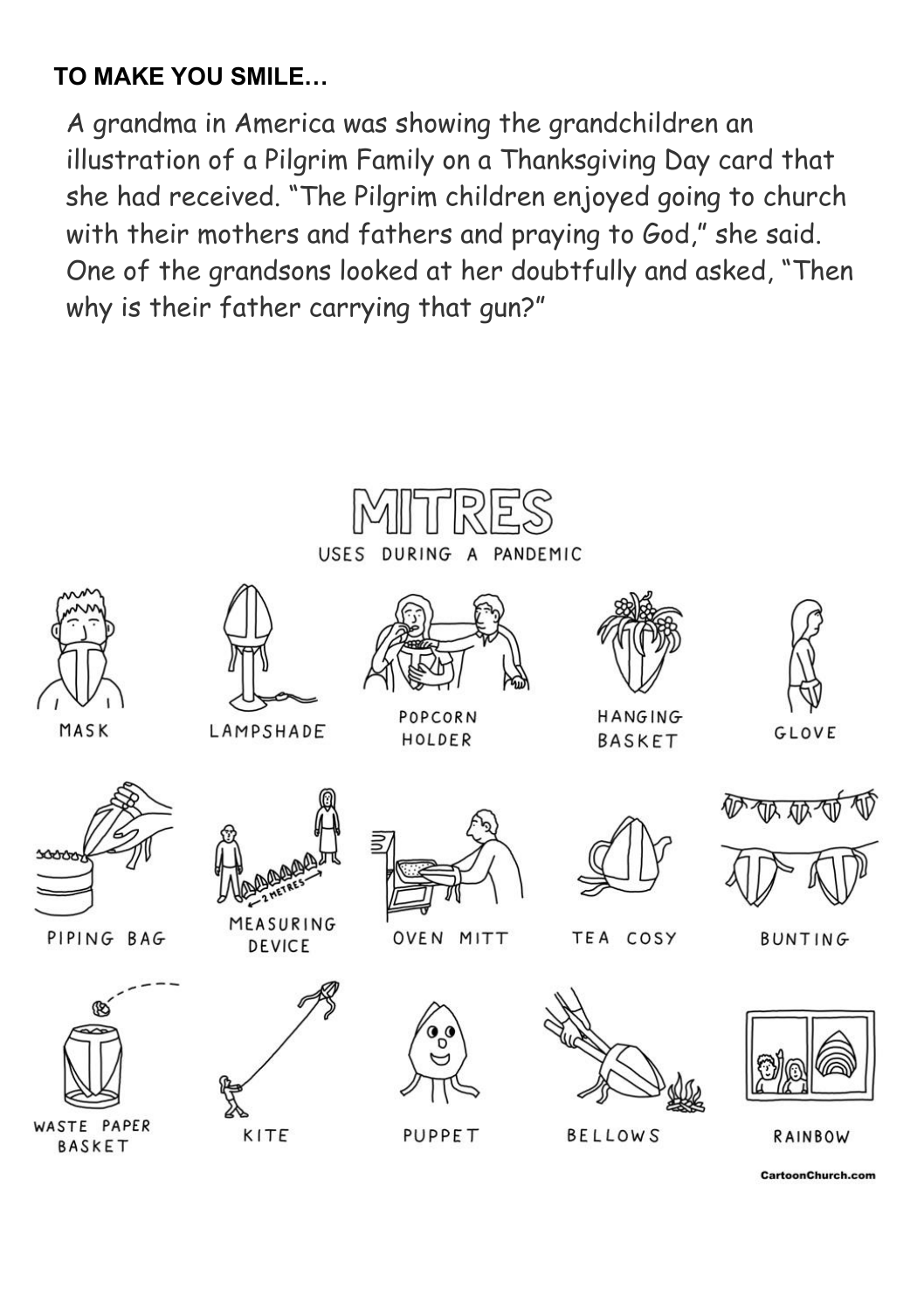# Week Ahead

**MON 20.9.21**

**SUN 19.9.21 Seventeenth Sunday after Pentecost 9.30am** Live-streamed service **11.30am** Mandarin live-streamed service  **2.30pm** Dinka service

 **All activities cancelled during lockdown**

# For the Diary

**October 3** FACS Blessing of the pets Live-streamed

#### **October 4** Francis of Assisi Day

#### **October 10** Shoebox Sunday Live-streamed

**TUES 21.9.21 9.00-1.00am** Men at Work **8.30am-12.30pm** Office open  **5.30-7.30pm** Bellydancing**,** *hall* 

 **9.30-10.30am** Tai Chi *hall*   **6.30-8.30pm** Tai Chi *hall* 

**WED 22.9.21 10.30am** Eucharist **10-11.30am** Tai Chi *hall* **2.00pm** Play Group set up, *hall*  **8.00pm** Choir practice, *undercroft* 

**THU 23.9.21 10.00am-2.00pm** Office open **9.30-11.30** Play Group, *hall*  **6.30-9.30pm** Crossways ESL, *hall* 

**FRI 24.9.21 7.30am** Eucharist **5.30-9.30pm** Mandarin Prayer Group

#### **SAT 15.9.21 10.00-11.00am Food collection,** *Undercroft* **10am-1.30pm** Saturday School, *hall* and *Undercroft*

**SUN 26.9.21 Eighteenth Sunday after Pentecost 9.30am** Live-streamed service **11.30am** Mandarin live-streamed service  **2.30pm** Dinka service

Prayers and Readings from *A Prayer Book for Australia*, Copyright Broughton Publishing 1995. The Scripture quotations contained herein are from the New Revised Standard Version of the Bible © 1989 the Division of Christian Education of the National Council of the Churches of Christ in the United States of America, and are used by permission. All rights reserved.

#### *OUR INFORMATION*

**FIRST AID KIT** – Located in the office and kitchen.

**TOILETS** – Located in the Church Hall and in the church building through the church doors front right.

**WHEELCHAIR** – Located in the toilet for the disabled upstairs.

**FIRE & EMERGENCY** – Please make yourself aware of the nearest escape route in the event of an emergency or fire. **OH&S** – Please ensure that any incidents/accidents are reported to the Vicar or Wardens and incident report completed.